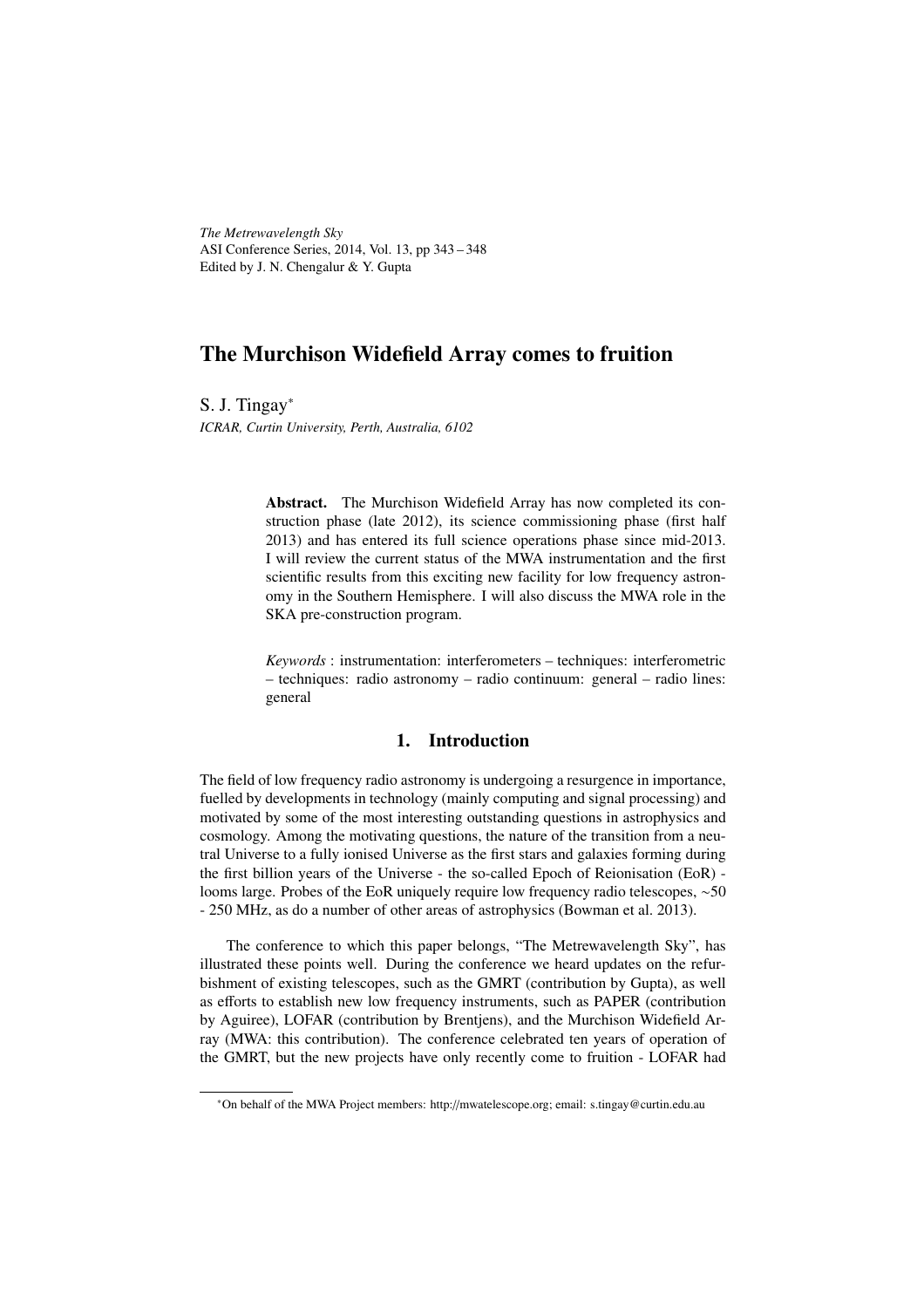been operating for approximately 12 months and the MWA had been operating for approximately 6 months, at the time of the conference.

The MWA is the only Square Kilometre Array (SKA: Dewdney et al. (2010)) Precursor telescope at low radio frequencies. An SKA Precursor is a recognised SKA technology demonstrator located at one of the two sites that will host the SKA, the Murchison Radio-astronomy Observatory (MRO) in the Murchison region of Western Australia and the Karoo region of South Africa's Northern Cape. The MWA is sited at the MRO, along with a second SKA Precursor, the Australian SKA Pathfinder (ASKAP: Johnston et al. (2008); Johnston et al. (2007)). The MeerKAT SKA Precursor will be located at the South African site<sup>1</sup>. The MWA is sited at the MRO due to the extremely low levels of human-made radio frequency interference in this area of Western Australia, particularly within the FM band (87 - 108 MHz) encompassed by the MWA at the low end of its operating frequency range (80 - 300 MHz).

In this paper I will briefly re-cap the recent phases of the MWA project: construction  $(2012)$ ; commissioning  $(2012 - 2013)$ ; and operations  $(2013 - \text{present})$ , highlighting the science thus far undertaken and the significant science that is ongoing through operations. I will also briefly outline the role the MWA plays in the critical pre-construction phase for the SKA project, to be executed over the next few years.

#### 2. Phases of the MWA project

The MWA system is fully described by Tingay et al. (2013a) and Lonsdale et al. (2009) and the overall science case for the MWA is described by Bowman et al. (2013).

For the MWA, a 32 tile (aperture arrays consisting of 4×4 grids of closely spaced dipole antennas) test array (32T) operated for two years from 2009, allowing the deployment of a number of generations of prototype hardware as well as system integration investigations, in advance of construction for the final instrument.

The 32T array also supported science-quality astronomical observations, in order to demonstrate on-sky performance. A number of science results have been, or will soon be, reported from 32T data. Williams et al. (2012) performed the first survey of the EoR fields, taking initial steps toward testing the imaging and calibration performance of the MWA system, detecting 655 radio sources with high significance in the 110 - 200 MHz band. The data of Williams et al. (2012) were used by Dillon et al. (2014) to explore real-world challenges in EoR signal detection and to place initial upper limits on the signal from the 32T data. Oberoi et al. (2011) published 32T observations of solar activity that unexpectedly showed a wide range of low level emission components, both narrow band and of short duration during quiet solar periods. Recently, Bell et al. (2014) published the first large scale search for transient and

<sup>1</sup>http://public.ska.ac.za/meerkat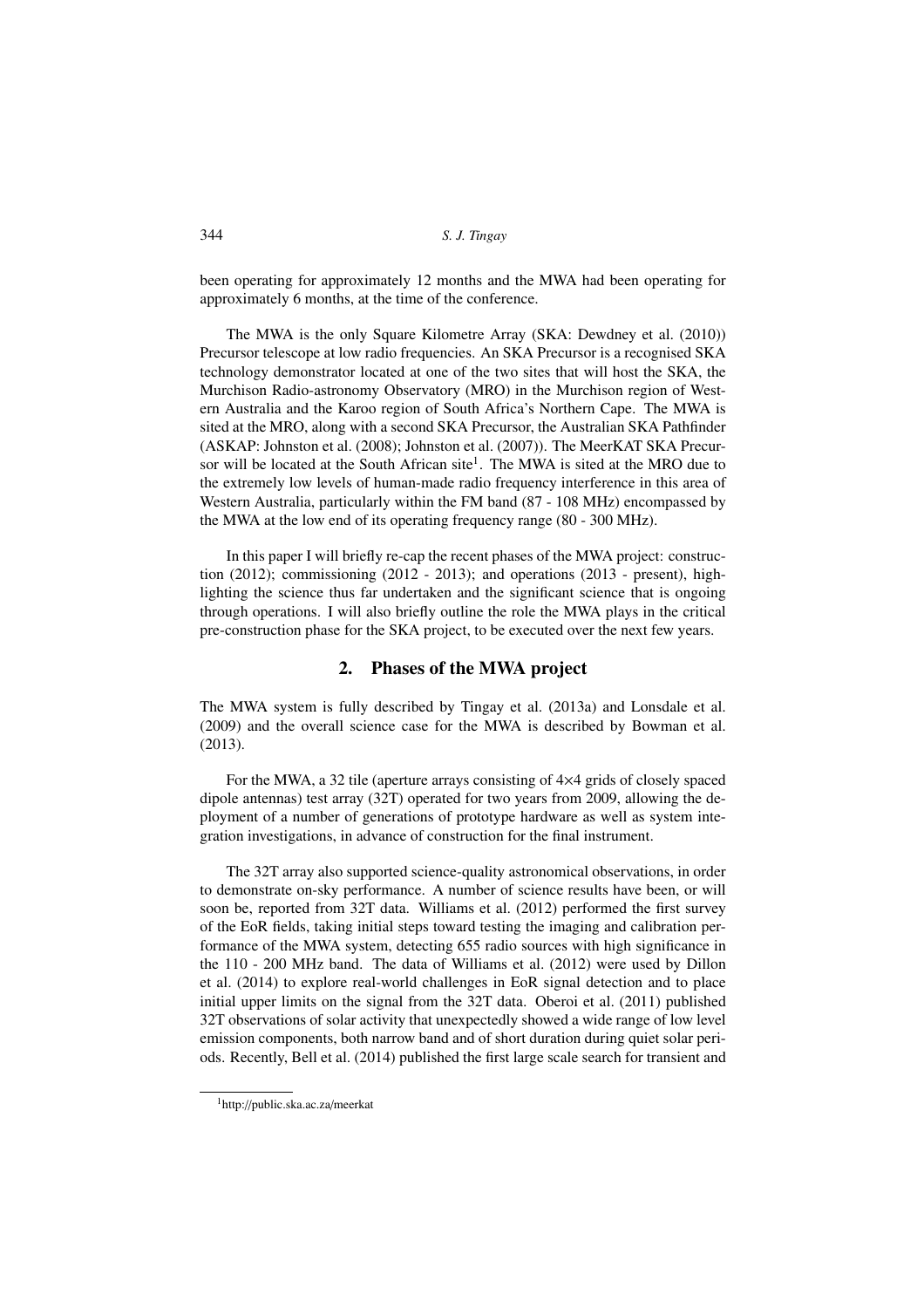variable radio sources performed with 32T at 154 MHz, finding two variable objects, likely due to refractive scintillation or intrinsic variability. Bell et al. (2014) derive an upper limit on the surface density of sources <  $7.5 \times 10^{-5}$  deg<sup>-2</sup> for flux densities  $>5.5$  Jy, and characteristic time-scales of both 26 min and 1 yr. ? demonstrated the ability of the MWA system to reproduce objects with extended emission with 32T by imaging the entirety of Centaurus A. And ? showed initial promising results in terms of the polarisation capabilities of the MWA system from 32T data, detecting Faraday rotation for both point sources and galactic diffuse synchrotron emission.

As readers can see, 32T was a very useful scientific instrument in its own right. This phase of the project allowed the exploration of some interesting science, allowed the engineering team to prototype hardware and software in the field, allowed the management team to accurately schedule and cost the construction phase for the full instrument, and (perhaps most importantly) provided training for a large number of young and enthusiastic students and postdoctoral researchers at the MWA institutions. These people became familiar with the instrument, the challenges of working with MWA data, and managing a large-scale data flow. This was invaluable experience in prosecuting the commissioning and operational phases of the MWA project efficiently (which is what has transpired). Operation of 32T ceased in late 2011, in preparation for the start of construction for the final MWA instrument in early 2012.

Construction of the final MWA took place within calendar year 2012 and proceeded very quickly and efficiently, from the deployment of the supporting infrastructure (trenching for reticulation of power and data transport, power systems, and rack space within the central building provided by CSIRO), to the deployment of the antennas and in-field electronics systems, to the central signal processing systems and software systems. Rather than go into details of the construction schedule here, it is rather more instructive and interesting to see the story in pictures, recorded on the MWA Facebook page (http://www.facebook.com/Murchison.Widefield.Array).

By the middle of 2012, enough end-to-end hardware was deployed to the field, supported by the infrastructure, that engineering and science commissioning could commence. The plan was to alternate between commissioning activities and construction activities in the second half of 2012, building increments of 32 tiles, commissioning those increments as 32 tile arrays individually, and finally commissioning the full 128 tile array during the first half of 2013. This approach allowed the project team to verify the hardware in manageable increments and allowed the science and engineering teams to alternate responsibility for the instrument, breaking up the workload on individuals and sub-teams (important when working on an instrument at a site as remote as the MRO). This approach also allowed the science commissioning team to collect data for scientific purposes, as well as instrumental verification. With instruments such as the MWA, with very wide fields of view, it is difficult to devise verification tests for the instrument that do not go close to observations and data processing of science quality.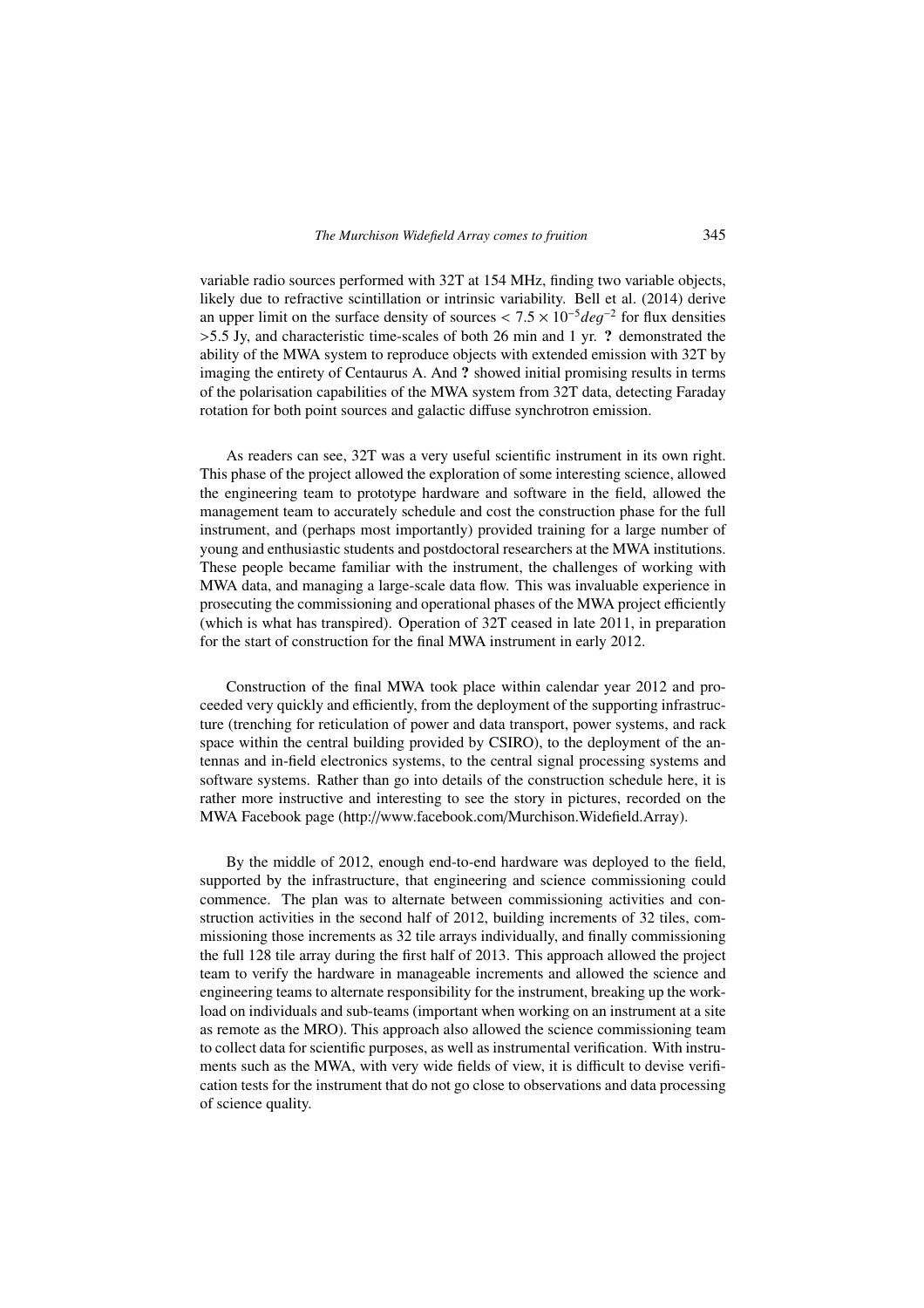346 *S. J. Tingay*

The most important scientific product from the commissioning phase will be the Commissioning Sky Survey, described in a paper currently under MWA collaboration review and due to be published in the first half of 2014 (Hurley-Walker et al. 2014, in preparation). This survey, based on two meridian drift scans at declinations of - 26.7 and -47.5 degrees, covers 12 hours of right ascension and approximately 4300 square degrees of sky (more than 10% of the celestial sphere). The survey detected approximately 14,000 objects in this area in Stokes I. Thus far there has been one published paper using commissioning data, a study exploring the potential for the MWA to detect and monitor space debris, using the technique of passive, bi-static radar with FM radio stations acting as non-cooperative transmitters (Tingay et al. 2013b).

The MWA was fully commissioned by June 2013 and was officially launched into its operations phase by the then Australian Minister for Innovation, Senator Kim Carr on July 10, 2013. The MWA is operated under an Open Skies policy and observing time is allocated under Guaranteed Time (for MWA members only) and Open Access (for non-members) categories. Proposals are accepted for six month semesters and are evaluated by an independent and international Time Allocation Committee. As of writing, the first observing semester (2013B: July - December 2013) has been completed and time has been awarded for the second observing semester (2014A: January - June 2014). The allocations of time to individual projects can be found on the MWA web page (http://www.mwatelescope.org); substantial time has been allocated to all MWA science themes: EoR; transients; solar and heliospheric science; and galactic and extragalactic science. The MWA EoR collaboration has accumulated 350 hours of data in semester 2013B and has been awarded another 350 hours in semester 2014A and are keeping up with the data flow and processing very well. One of the most interesting and efficient programs is GLEAM, the GaLactic and Extragalactic MWA Survey. GLEAM will support a very wide array of different science goals and will prove to be a goldmine of information on the low frequency sky. GLEAM was awarded 114 hours in 2013B and another 140 hours in 2014A. Already publications from the operations phase are making their way to MWA internal collaboration review and a flood of papers from the prototype, commissioning and operations phases are expected to be in press by the end of 2014 and beyond.

Extension modes of MWA operations are currently being commissioning, with a goal of being available in the second half of 2014 (semester 2014B). These modes will most significantly consist of high time resolution and voltage capture modes, aimed at pulsar science, Fast Radio Bursts (FRBs), high time resolution solar studies, and other non-standard applications (space debris tracking, RFI studies etc).

## 3. The MWA and SKA pre-construction

As an official SKA Precursor, the MWA has certain obligations to the international SKA project. For instance, MWA technical and science expertise was used at the Concept Design Review (CoDR) stage for the low frequency component of the SKA.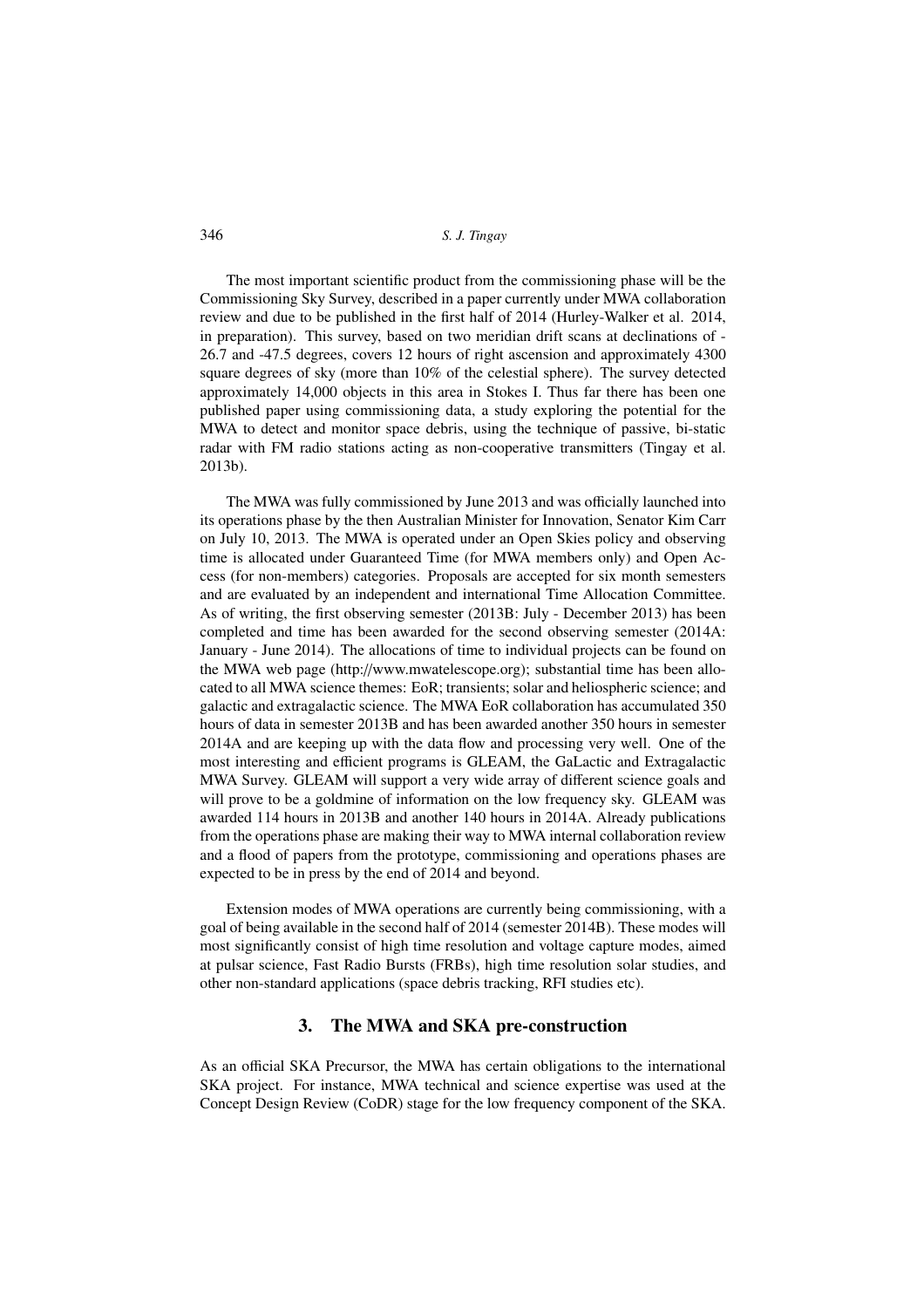Over the next few years, the MWA will serve a central role in the development of the low frequency SKA. During the construction phase of the MWA, the project decided to deploy more infrastructure than was required to support the 128 tile MWA. At the MRO, the MWA maintains significant reserves of power and data network in the field, excess rack space in the CSIRO central building on site, and excess capacity (with an ability to expand) on the long haul data transport network from the MRO to the \$80m Pawsey supercomputing centre in Perth where MWA data are archived. This was a purposeful move to allow future expansion of the MWA or additions to the instrument.

A key use for this excess infrastructure has emerged as part of the SKA preconstruction phase. The Low Frequency Aperture Array (LFAA) consortium of the SKA project will seek to use the infrastructure to build and operate a series of low frequency verification systems. Undertaking LFAA prototyping and verification at the MWA site is highly efficient and cost effective for the SKA, as it will be possible to correlate SKA antennas against well-understood MWA antennas and process the data through the signal path and data analysis pipeline already in place and operational for the MWA. First steps in this direction have seen the establishment of the Aperture Array Verification System 0.5 (AAVS0.5) at the MWA and successful co-operation with the MWA. This work has taken place under the MWA External Instrument Policy and has already yielded valuable information regarding the performance of SKA candidate low frequency antennas. Over the next few years, leading up to the commencement of SKA construction at the MRO, it is hoped that larger verification systems will be deployed.

#### 4. Final comments

The MWA project has been a long haul and at times has been a very challenging project. There have been a variety of reasons for this, but broadly speaking it has been challenging at a technical level, at an organisational level, and because we chose the best location on Earth for low frequency astronomy to build the instrument. This last point has meant that we have developed the instrument at a site where, up until a couple of years ago, no infrastructure existed. The MWA is greatly indebted to CSIRO for providing the magnificent facility that is the Murchison Radio-astronomy Observatory and for allowing us to build the MWA on the site, with ready access to base infrastructure. Even with this base, the MWA project has been hard work. But now that the MWA has been successfully constructed and commissioned, and is now robustly operational, we are reaping the rewards of our choice of location. The MRO is virtually RFI free. Tingay et al. (2013b) shows that for significant parts of the time, the strongest signals present in the FM band are those that have been transmitted from near Perth and bounce off objects in Earth orbit such as the International Space Station. Now that is a radio quiet observatory!

The MWA project has built up a wonderful team of operational staff, PhD students and postdoctoral staff across its 13 institutions. These people have largely learned their low frequency craft on the job, getting their hands dirty with the instrument,